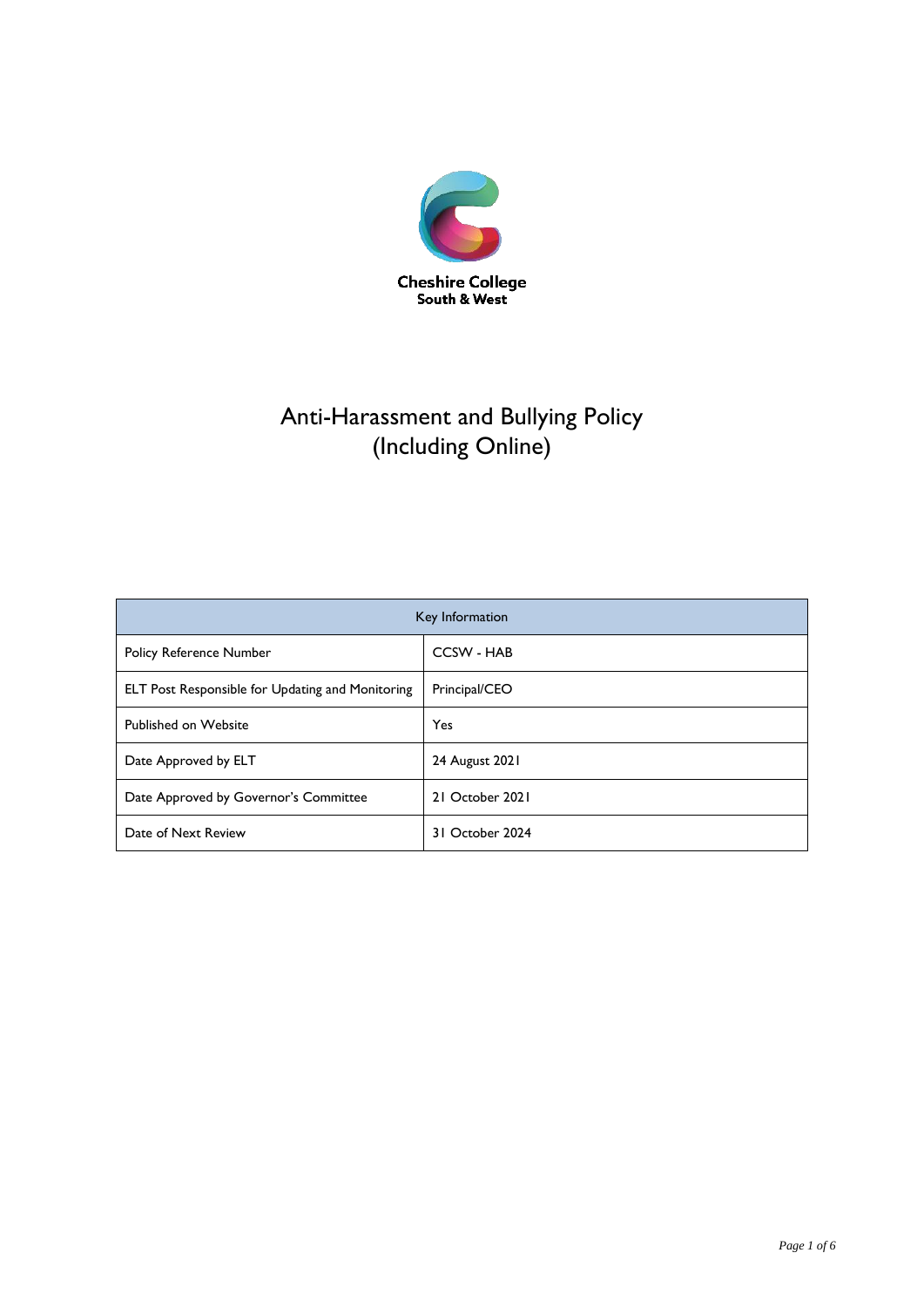#### **1 Aim/Scope**

- 1.1 The College is committed to providing a learning environment which is free from discrimination, harassment or bullying of any kind, whether by learners, staff or other parties. The College expects everyone to be treated with respect, regardless of age, disability, family responsibility, marital status, race, colour, ethnicity, nationality, religion or belief, gender, sexual orientation or other characteristics.
- 1.2 This policy applies to all learners and addresses all forms of bullying and harassment that occur, either face to face, via social media or any other electronic means such as email or encrypted applications.

## **2 Definition of Terms**

- 2.1 **HARASSMENT** is defined in the Equality Act 2010 and can be described as any conduct which involves unwanted, unreasonable and offensive conduct related to a protected characteristic.
- 2.2 The relevant protected characteristics are age, disability, gender reassignment, race, religion or belief, sex and sexual orientation.
- 2.3 It is a form of discrimination that can include negative attitudes or behaviours connected to a protected characteristic. Examples of such behaviour may include *(and this is not an exhaustive list)*:
	- 2.3.1 Insensitive jokes, teasing or ridicule;
	- 2.3.2 unnecessary body contact;
	- 2.3.3 expression of prejudiced remarks; and
	- 2.3.4 abuses of positions of authority by a staff member over a learner.
- 2.4 Such behaviour may not be intended to be harmful, but if it diminishes a person's quality of life or wellbeing or affects their work, that person can claim that they are being harassed.
- 2.5 **SEXUAL HARASSMENT** means 'unwanted conduct of a sexual nature' that can occur online and offline. Sexual harassment is likely to: violate a person's dignity, and/or make them feel intimidated, degraded or humiliated and/or create a hostile, offensive or sexualised environment. Whilst not intended to be an exhaustive list, sexual harassment can include:
	- 2.5.1 sexual comments, such as: telling sexual stories, making lewd comments, making sexual remarks about clothes and appearance and calling someone sexualised names;
	- 2.5.2 sexual "jokes" or taunting;
	- 2.5.3 physical behaviour, such as: deliberately brushing against someone, interfering with someone's clothes and displaying pictures, photos or drawings of a sexual nature; and
	- 2.5.4 Online sexual harassment. This may be standalone, or part of a wider pattern of sexual harassment and/or sexual violence. It may include:
		- 2.5.4.1 non-consensual sharing of sexual images and videos;
		- 2.5.4.2 sexualised online bullying; and
		- 2.5.4.3 unwanted sexual comments and messages, including on social media.
- 2.6 **BULLYING** is a form of harassment that displays the intention of hurting another person. Bullying results in pain and distress to that person.
- 2.7 The College has signed the Cheshire Anti-Bullying Charter, which identifies three defining features of bullying:
	- 2.7.1 a victim is targeted by an individual or group on a regular basis *(it is repeated)*;
	- 2.7.2 there is intention to harm or humiliate physically or emotionally; and
	- 2.7.3 there is a power imbalance, the victim is fearful of those targeting them
- 2.8 Bullying can take many forms. Some examples are *(this is not an exhaustive list)*:
	- 2.8.1 emotional: being unfriendly, excluding someone, tormenting *(e.g. threatening gestures, interfering with personal possessions)*.
	- 2.8.2 physical: pushing, kicking, hitting, punching or any use of physical violence.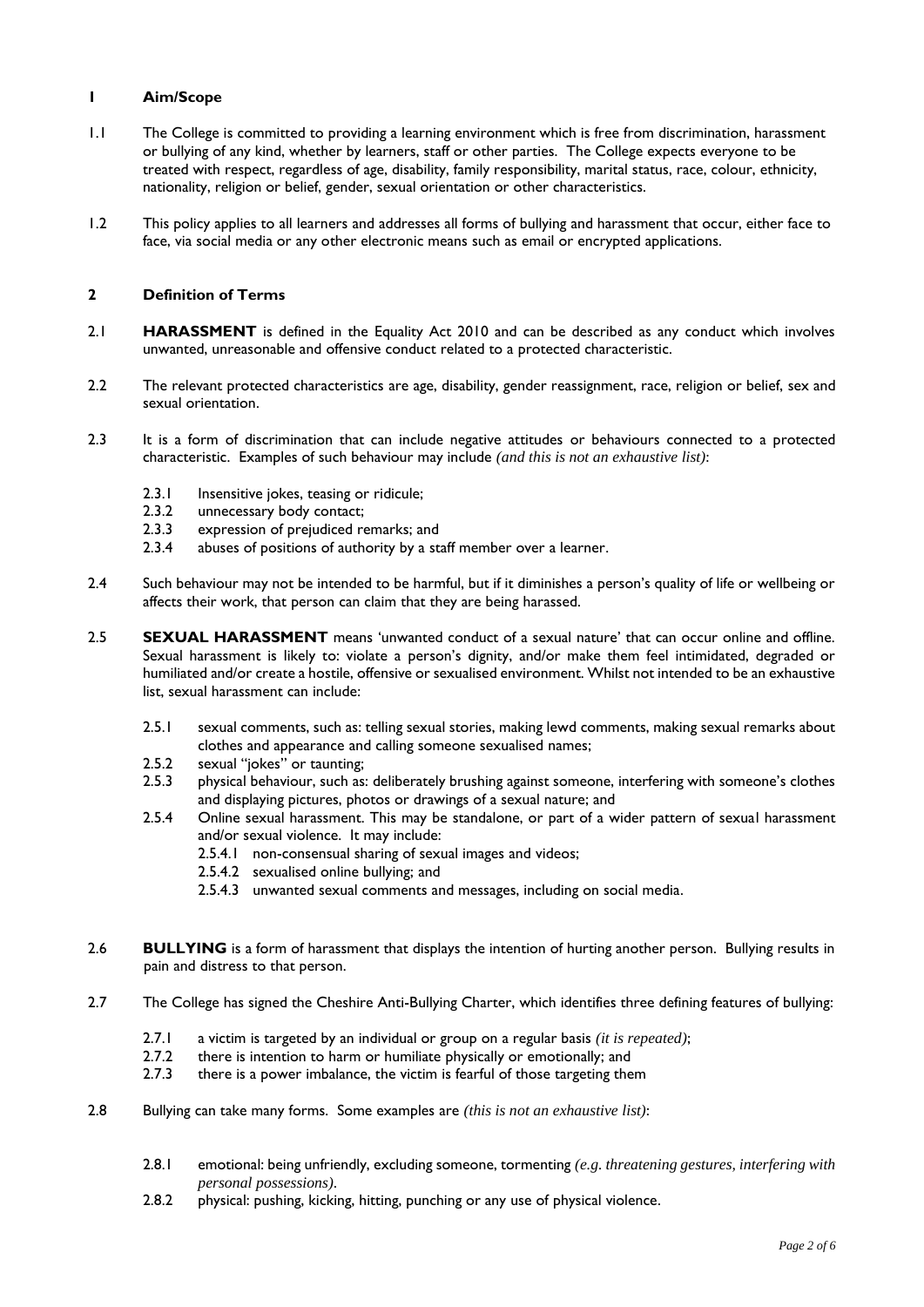- 2.8.3 racist: racist bullying can be defined as; a range of hurtful behaviour, both physical and psychological, that makes a person feel unwelcome, marginalised, excluded, powerless or worthless because of their colour, ethnicity, culture, faith, community, national origin or national status- racial taunts, graffiti, gestures.
- 2.8.4 transphobic bullying refers to bullying because someone is, or is thought to be, transgender or transsexual.
- 2.8.5 homophobic: homophobic bullying targets someone because of their sexual orientation (or perceived sexual orientation). It can be particularly difficult for a young person to report and is often directed at them at a very sensitive phase of their lives when identity is being developed. Homophobic bullying has been shown to have an extremely damaging impact, with depression, suicidal thoughts and selfharm reported.
- 2.8.6 verbal: name-calling, sarcasm, spreading rumours, teasing.
- 2.8.7 cyber: all areas of internet, such as e-mail and social media misuse. Mobile threats by text messaging and calls or forwarding photographs or images inappropriately. Misuse of associated technology, i.e., camera and video facilities.
- 2.8.8 disablist: bullying, involving young people with disabilities employs many of the same forms as other types of bullying, with name calling and pushing and shoving being common. Also includes, seemingly 'low level' bullying from which there is no let up.

# **3 Objective of this Policy**

3.1 All learners will be able to identify bullying and harassment *(including online)* and should feel able to report incidents of harassment and bullying and know that these will be dealt with promptly, fairly and effectively.

## **4 Responsibilities**

- 4.1 To help ensure this:
	- 4.1.1 all governors, staff, and learners should understand what harassment and bullying are;
	- 4.1.2 all governors and staff should know what the policy is on harassment and bullying, and follow it when incidents are reported; and
	- 4.1.3 all learners should know what the policy is on harassment and bullying, and they should report it if they experience any form of bullying or harassment (including online).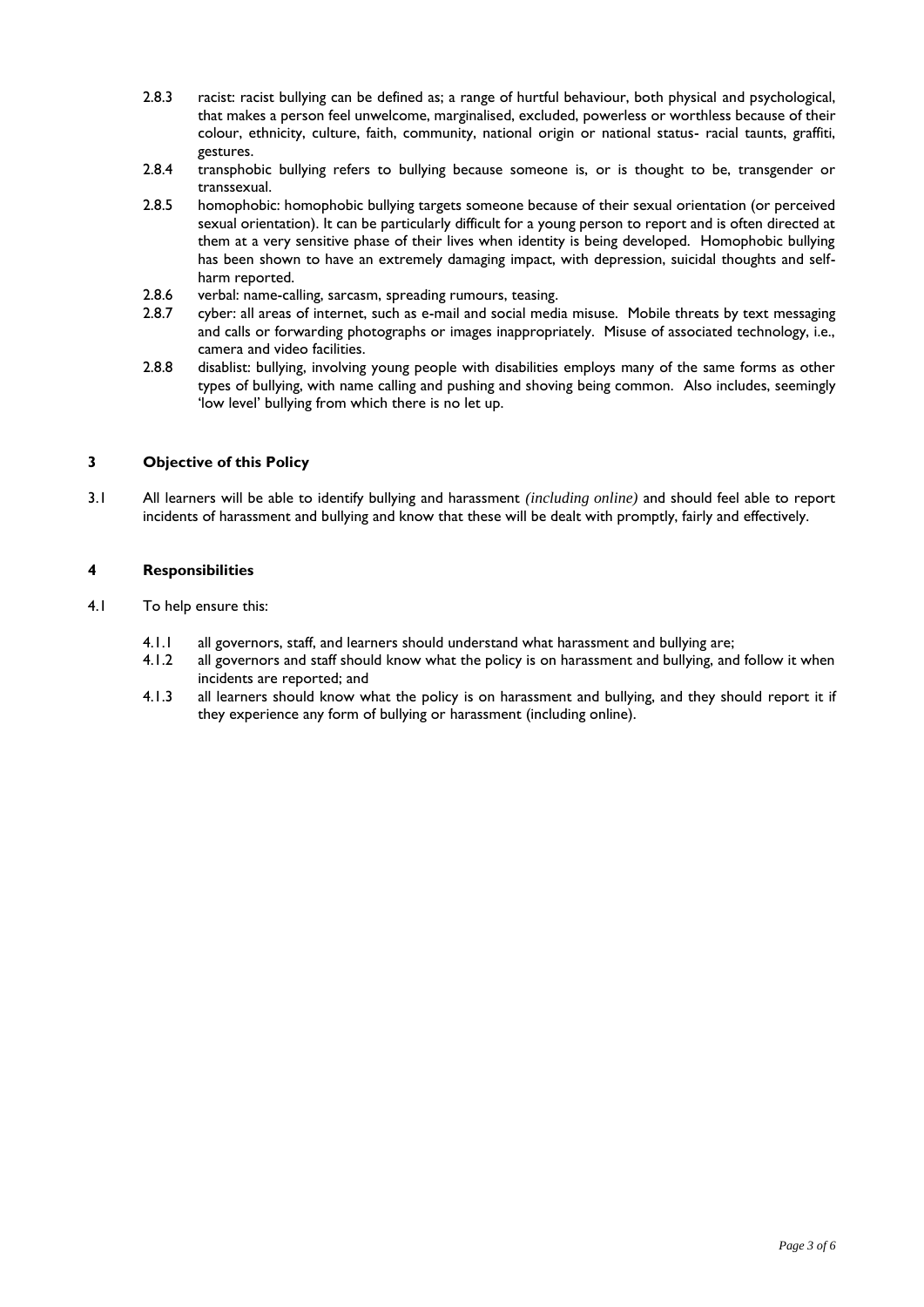# **Appendix 1 (Procedure)**

## **1 Providing Information to Learners**

- 1.1 Learners should be made aware of the Equal Opportunities Policy and related policies and procedures during induction.
- 1.2 Learners will be informed of the College's zero tolerance policy on bullying and harassment *(including online)* during induction and will understand how to report any incidents of bullying or harassment.
- 1.3 Equality and diversity issues will be included in tutorial programmes and positive attitudes encouraged within the teaching environment.
- 1.4 Learners will be made aware of the different options available to them to report an incident or concern, which include reporting directly to a member of staff, using the Be Safe email address or the 'I need help with…' facility located on the learners MyDay area.

## **2 Reporting Incidents to Staff**

- 2.1 A learner who is being harassed or bullied within college by other learners, staff or someone from outside college should report this to a member of staff immediately. This could be their:
	- 2.1.1 personal Development Tutor (PDT);
	- 2.1.2 a member of the Learner Services Team; or
	- 2.1.3 a member of the teaching staff.
- 2.2 In such instances the member of staff will ensure the learner feels safe and will then record the details of the concern on the Bullying and Harassment Form, which can be found on the Be Safe area of MyDay or [here.](https://forms.office.com/Pages/ResponsePage.aspx?id=VH3Qw7e-fkuGltR3J_yXk0hkN2CtGDRNu2qjWFPZozVUMDlRNzNGRVUwWFk1VTk5U1o0V1ZGMkE5RyQlQCN0PWcu)
- 2.3 The Bullying/Harassment form will be shared with the Designated Safeguarding Lead (DSL) and the Deputy Designated Safeguarding Lead (DDSL) who will review the form and assess what further action may be required.
- 2.4 Where no further action is required, the record will be updated by the DSL or DDSL, who will also ask the PDT and appropriate Assistant Director (AD) to offer support and monitor the situation.
- 2.5 Where further action is required the DSL or DDSL will liaise with the relevant AD and identify further actions.

#### **3 Reports Received Through Online Reporting Options**

- 3.1 If a learner reports the concern through the Be Safe email an email will be sent to all members of the Be Safe Team.
- 3.2 A member of the Be Safe team will communicate with the learner and then complete the Bullying and Harassment Form.
- 3.3 The DSL and DDSL monitor the emails coming into the Be Safe inbox and assign the concern to a specific member of the Be Safe Team or Assistant Director if appropriate.
- 3.4 Referrals through the 'I need help with….' Function will be monitored by the Student Liaison Officers (SLO), who will complete the Bullying and Harassment form and inform the relevant staff members.
- 3.5 The DSL and DDSL will receive notification of the form and will follow steps from 2.3 above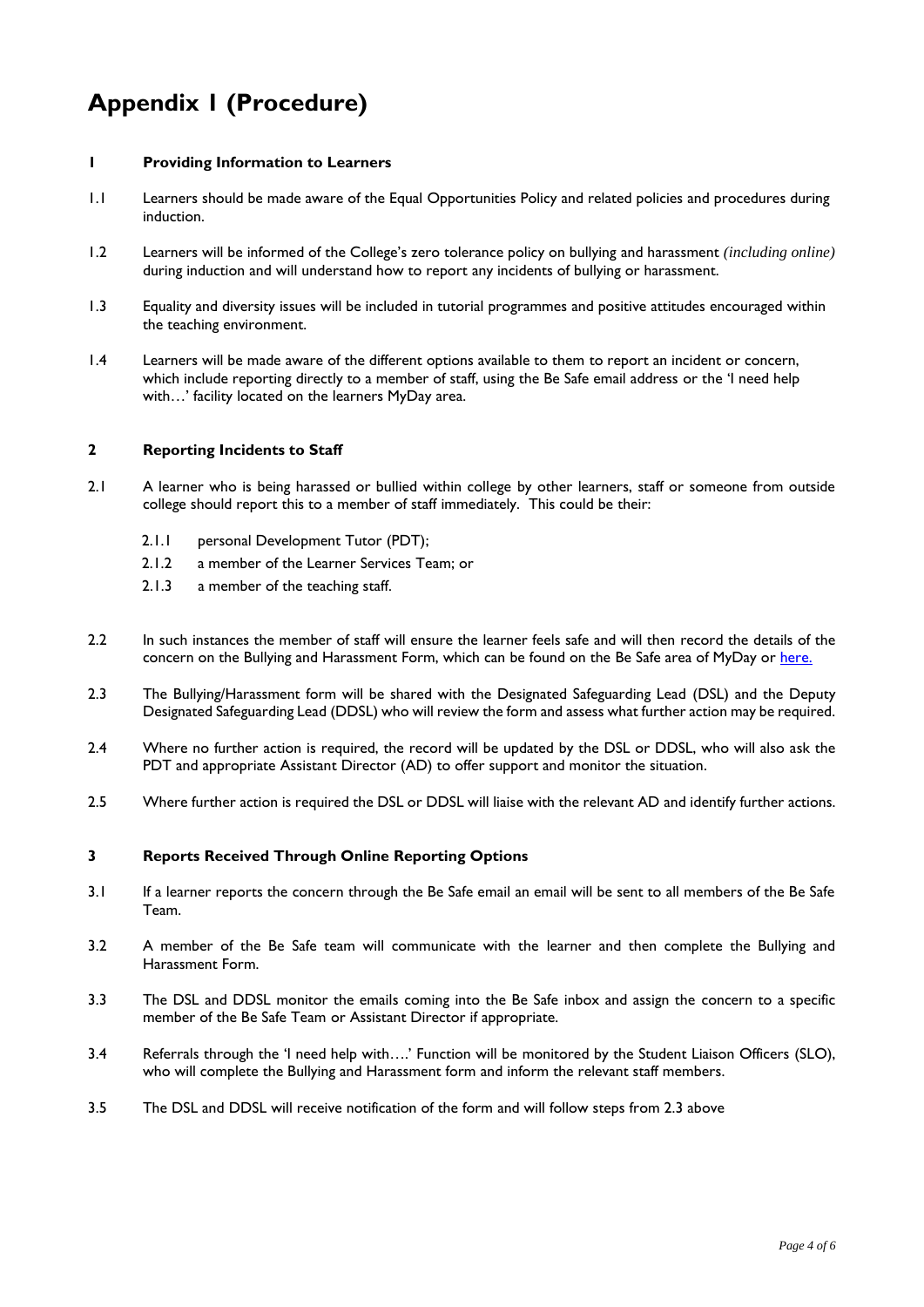#### **4 Investigating the Complaint**

- 4.1 An identified staff member will investigate the incident and take appropriate action, with the learner's consent. In the majority of cases this will be the member of staff who the concern is being reported to.
- 4.2 In complex situations or where those involved come from different curriculum areas, the investigating member of staff will refer to the relevant AD for each respective curriculum areas concerned, who will meet for a case conference and agree the best way to investigate and handle the incidents with those involved and agree a consistent approach in taking action.
- 4.3 All reports of bullying and harassment will be recorded on the Bullying and Harassment form, located on the Be Safe area on MyDay. Recommendations could include mediation, training for the person(s) harassing or bullying, or disciplinary action.
- 4.4 Any required follow up support for the victim will be identified and recorded on the Bullying and Harassment form.

#### **5 Using the Disciplinary Code**

5.1 Where serious misconduct is involved or where mediation or training fail, then disciplinary procedures should follow. Very serious incidents may result in expulsion.

#### **6 Consulting the Police**

- 6.1 If necessary and appropriate, the College will consult the police or advise the learner to do so. For example, if the learner is being 'stalked' or is subject to similar anti-social behaviour, or if they have been sexually assaulted, they may choose to report this. In this situation the Be Safe Team will have been informed and would record the details as a safeguarding record.
- 6.2 Also, a third party who is offended by a racist or homophobic incident may report this to the police, without the consent of the person being harassed or attacked. In addition, the College is recognised as a hate crime reporting centre and a learner may wish to report such an incident under the umbrella term of hate crime in which case, they should be referred to the DSL or DDSL.

## **7 Recording the Incident and Options Decided**

- 7.1 The information given by the learner should be recorded only with his or her consent. It should be shared with others only by consent. All information relating to the incident should then be kept confidential and not form part of the learner's general record.
- 7.2 The electronic form to use to report the incident is available on the Be Safe tile on MyDay. On submission of the electronic form, the record is stored by the Director of Learning and Learner Services and used for monitoring and impact assessments and reports.

# **8 Signs and Symptoms of Bullying**

- 8.1 A young person may indicate by signs or behaviour that he or she is being bullied. All college staff should be aware of these possible signs and that they should investigate if a young person demonstrates or suggests that they:
	- 8.1.1 are frightened of walking to or from College;
	- 8.1.2 don't want to go on the usual mode of transport and asks/begs to be driven to College;
	- 8.1.3 change their usual routine;
	- 8.1.4 are unwilling to go to College;
	- 8.1.5 begin to have a poor attendance record;
	- 8.1.6 become withdrawn, anxious or lacking in confidence;